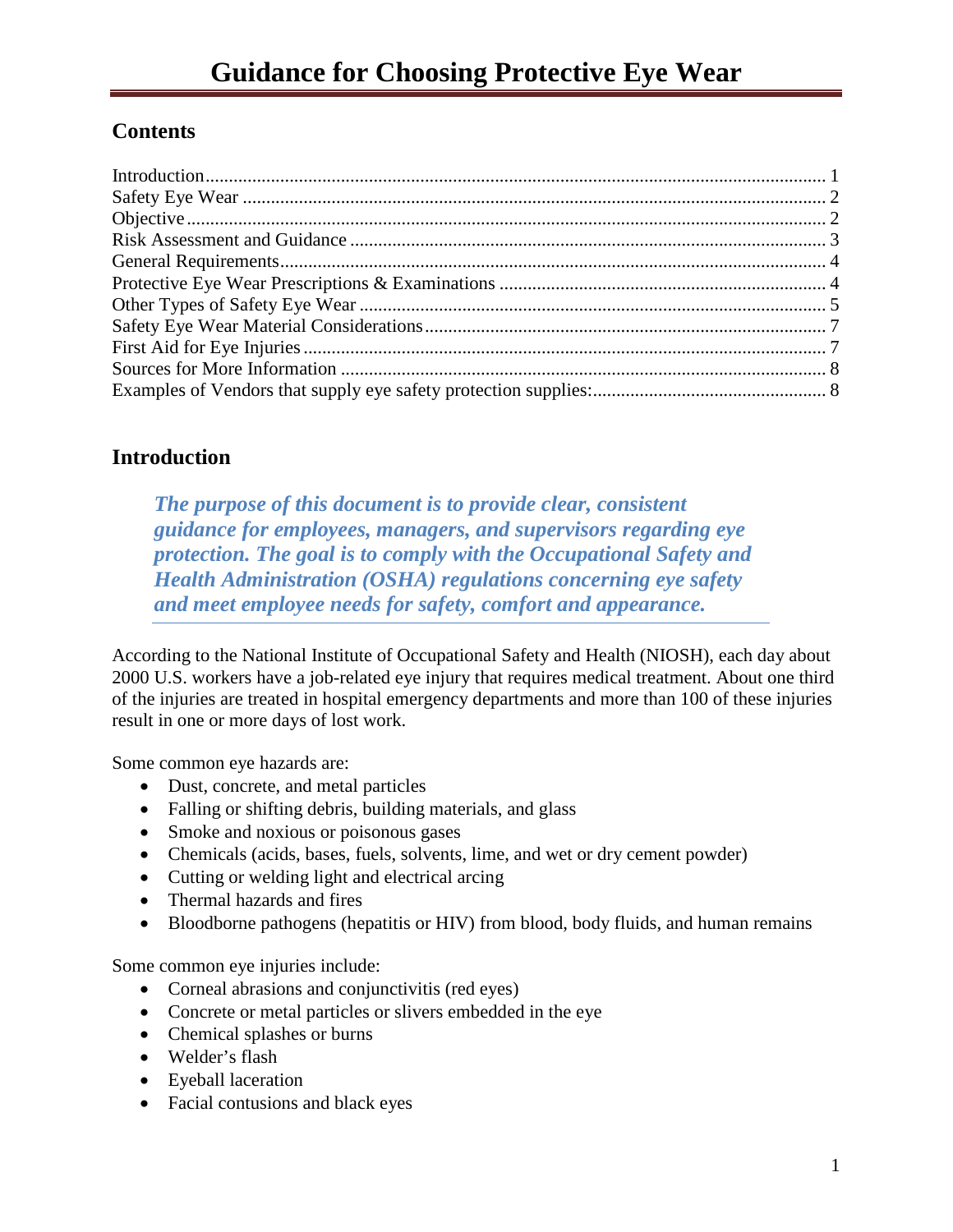# <span id="page-1-0"></span>**Safety Eye Wear**

Safety eye wear is defined as any face or eye covering designed to protect the wearer's eyes from contact with flying objects, hazardous liquids, gases or other materials that may be hazardous to the eye. This eye wear is designed to resist impact and shattering when struck by flying objects or hazardous materials. Safety eye wear may include glasses, goggles, and faceshields with or without a prescription lens component.

Some examples of professions where safety eye wear should be routinely considered include carpenters, electricians, machinists, mechanics, plumbers, sheetmetal workers, sanders, grinding machine operators, welders, chemical handlers, and laser device/machine operators.

When evaluating the type of eye protection, the supervisor and employee should consider the following:

- The ability of the safety eye wear to protect against specific workplace hazards.
- The safety eye wear should fit properly and be comfortable to wear.
- The safety eye wear must provide unrestricted vision and movement.
- The safety eye wear should be durable and cleanable.
- The safety eye wear should not interfere with or restrict the function of any other PPE the employee wears.

**Safety spectacles** are protective eyeglasses that have safety frames constructed of metal or plastic and impact-resistant lenses. Side shields are available on some models.



Figure 1. Nonprescription safety glasses with wrap-around side protection.



Figure 2. Prescription safety glasses with side shields.

# <span id="page-1-1"></span>**Objective**

Protective equipment including personal protective equipment for eyes, face, head and extremities, protective clothing, respiratory devices, and protective shields and barriers should be provided, used and maintained in a sanitary and reliable condition. Appropriate PPE must be provided wherever it is necessary based on the hazards of processes or environment, chemical hazards, radiological hazards or mechanical irritants encountered in a manner capable of causing injury or impairment in the function of any part of the body through absorption, inhalation or physical contact.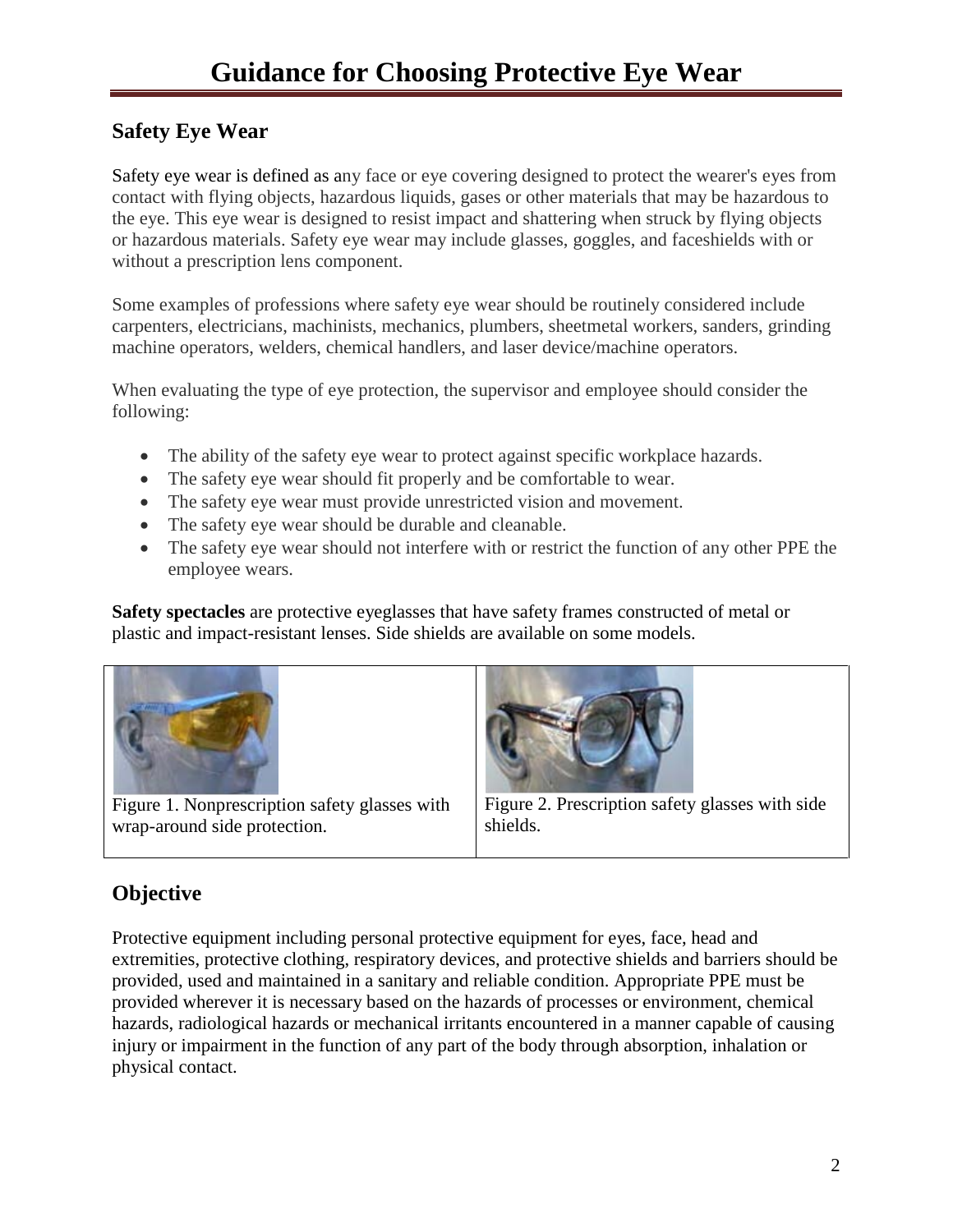## <span id="page-2-0"></span>**Risk Assessment and Guidance**

The employer, supervisor, or manager should:

- 1. Evaluate all jobs and tasks to be performed by employees and identify potential eye injury hazards.
- 2. Determine appropriate feasible controls, including engineering controls, work practices and safety eye wear.
- 3. Provide safety eye wear to all employees whose job pose identified eye injury hazards where engineering and work practice controls are infeasible or insufficient to provide adequate protection. Examples where safety eye wear is needed include potential exposure to eye and face hazards from flying particles, molten metal, liquid chemicals, acids, caustic gases, vapors or injurious light radiation such as lasers.
- 4. Provide safety glasses with prescription corrective lenses according to the provision of this guidance for employees who normally use prescription corrective lenses at work.

Table Designed to Help Risk Assess Work Activity, Related Hazards and Required PPE

| <b>Work Activity</b>                                                                                                                                                                                                                                                                           | <b>Work-Related Exposure</b><br><b>Hazard</b>                                                                                                                                                                                                                                                                                                             | <b>Require PPE</b>                                                                                                                                                                                                                                                                                                                                                                                                                                                                          |
|------------------------------------------------------------------------------------------------------------------------------------------------------------------------------------------------------------------------------------------------------------------------------------------------|-----------------------------------------------------------------------------------------------------------------------------------------------------------------------------------------------------------------------------------------------------------------------------------------------------------------------------------------------------------|---------------------------------------------------------------------------------------------------------------------------------------------------------------------------------------------------------------------------------------------------------------------------------------------------------------------------------------------------------------------------------------------------------------------------------------------------------------------------------------------|
| Abrasive blasting<br>ப<br>Chipping<br>Chopping<br>Computer work<br>Cutting<br>Drilling<br>Grinding<br>Hammering<br>Punch press operations<br>Sanding<br>Sawing<br>Soldering<br>∟<br>Torch brazing<br>Welding<br>Working outdoors<br>$\Box$<br><b>OTHER</b> (include<br>$\Box$<br>description): | Blood splashes or<br>ΙI<br>aerosols<br>Chemical mists or liquids<br>$\mathsf{L}$<br>Dirt, chips or sand<br>ΙI<br>Dust, nuisance and<br>ΙI<br>airborne<br>High intensity lights or<br>ப<br>glare<br>Hot sparks, grinding<br>Laser operations<br>Molten metal splashes<br>Particles or flying objects<br>UV light<br><b>OTHER</b> (include<br>description): | Chemical goggles<br>ப<br>Chemical splash<br>$\Box$<br>goggles<br>Dust-tight goggles<br>П<br>Face shield<br>П<br>Face shield with safety<br>$\Box$<br>glasses or goggles<br>Impact goggles<br>ப<br>Laser safety eye wear<br>$\Box$<br>Safety glasses<br>$\Box$<br>Safety glasses with side<br>$\Box$<br>shields<br>Safety goggles<br>ப<br>Welding helmet/shield<br>□<br>Welding helmet/shield<br>□<br>with safety glasses $\&$<br>side shields<br>OTHER: (include<br>$\Box$<br>description): |
|                                                                                                                                                                                                                                                                                                |                                                                                                                                                                                                                                                                                                                                                           |                                                                                                                                                                                                                                                                                                                                                                                                                                                                                             |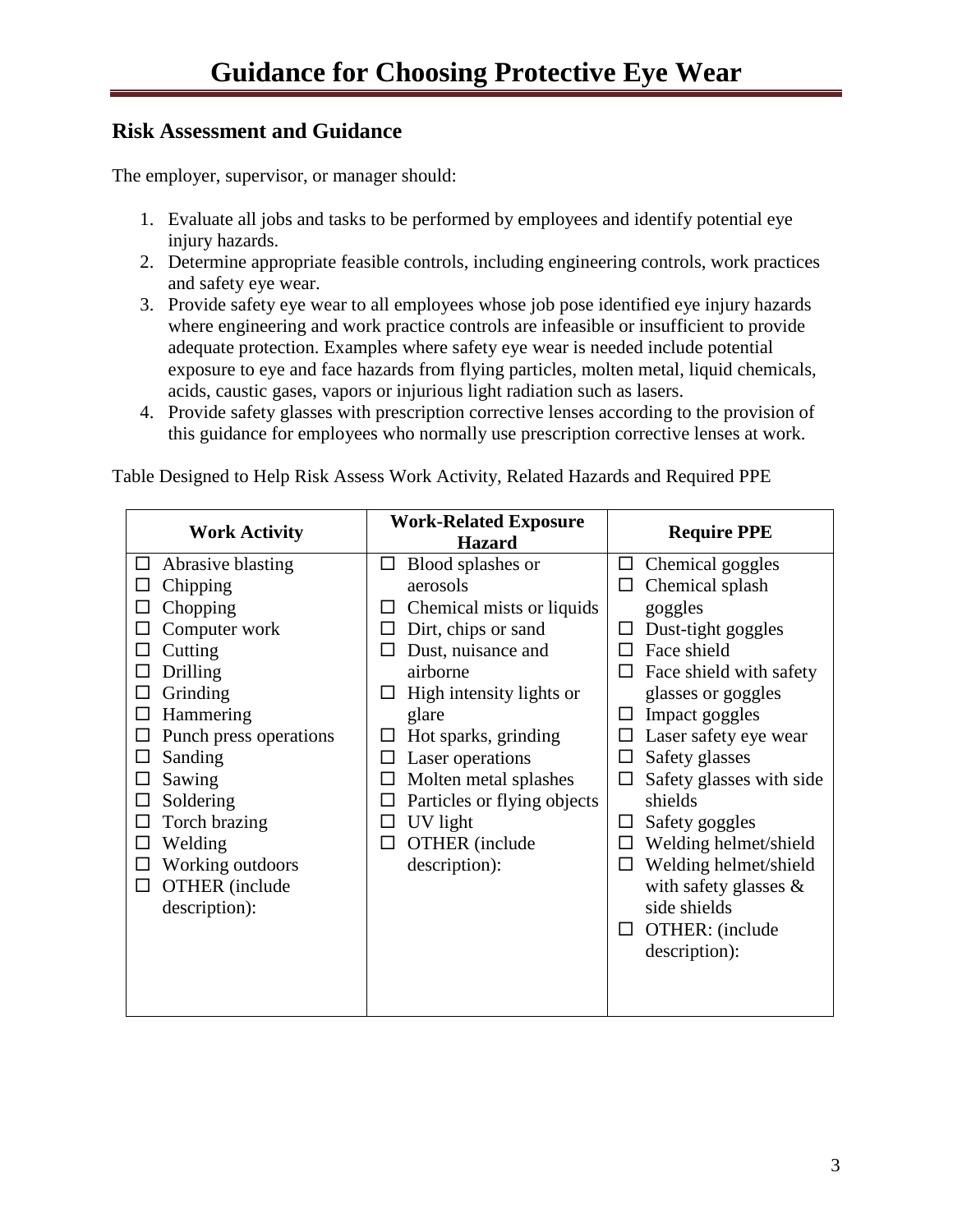### <span id="page-3-0"></span>**General Requirements**

- 1. The affected employee must use eye protection that provides side protection when there is a hazard from flying objects. Detachable side protectors (e.g., clip-on or slide-on side shields) are acceptable.
- 2. The employee who wears prescription lenses while engaged in operations that involve eye hazards must wear eye protection that incorporates the prescription in its design, or wears eye protection that can be worn over the prescription lenses without disturbing the proper position of the prescription lenses or the protective lenses.
- 3. Eye and face personal protective equipment must be distinctly marked to facilitate identification of the manufacturer and meets the American National Standards Institute (ANSI) code Z87.1.
- 4. The employee must use equipment with filter lenses that have a shade number appropriate for the work being performed from protection from injurious light radiation (e.g., sunlight, lasers).
- 5. Employees who work in a laboratory with potential eye hazards should always wear protective eye wear. There are several different options for eye protection. Refer to the Laboratory Safety Guide at<http://www.ehs.wisc.edu/chem-resources-labsafetyguide.htm> on personal protective equipment for assistance or call the Environment, Health and Safety Department at 608-265-5000 for assistance.

## <span id="page-3-1"></span>**Protective Eye Wear Prescriptions & Examinations**

The employee's department is responsible for providing non-prescription safety eye wear based on a hazard assessment and any other required guidance provided by the Environment, Health & Safety Department.

Everyday use of prescription corrective lenses will not provide adequate protection against most occupational eye and face hazards, so employers must make sure that employees with corrective lenses either wear eye protection that incorporates the prescription into the design or wear additional eye protection over their prescription lenses. It is important to ensure that the protective eye wear does not disturb the proper positioning of the prescription lenses so that the employee's vision will not be inhibited or limited. Also, employees who wear contact lenses must wear eye or face PPE when working in hazardous conditions.

Employees must use their personal eye care provider for examinations and prescriptions. The type of insurance coverage the employee caries will determine what costs are covered by the insurer and the employee. The employee is responsible for the cost of eye examinations.

The employer will provide prescription lenses and frames as outlined by the State of Wisconsin contract but the employee must provide a current eye wear prescription.

For assistance with prescription safety eye wear, please go to the following link at [http://www.ehs.wisc.edu/ehs-safetyglasses.htm.](http://www.ehs.wisc.edu/ehs-safetyglasses.htm) In order to obtain prescription safety glasses, the employee must have a current prescription, complete the Employee Application for Prescription Safety Glasses, obtain their supervisor's approval and signature and make an appointment.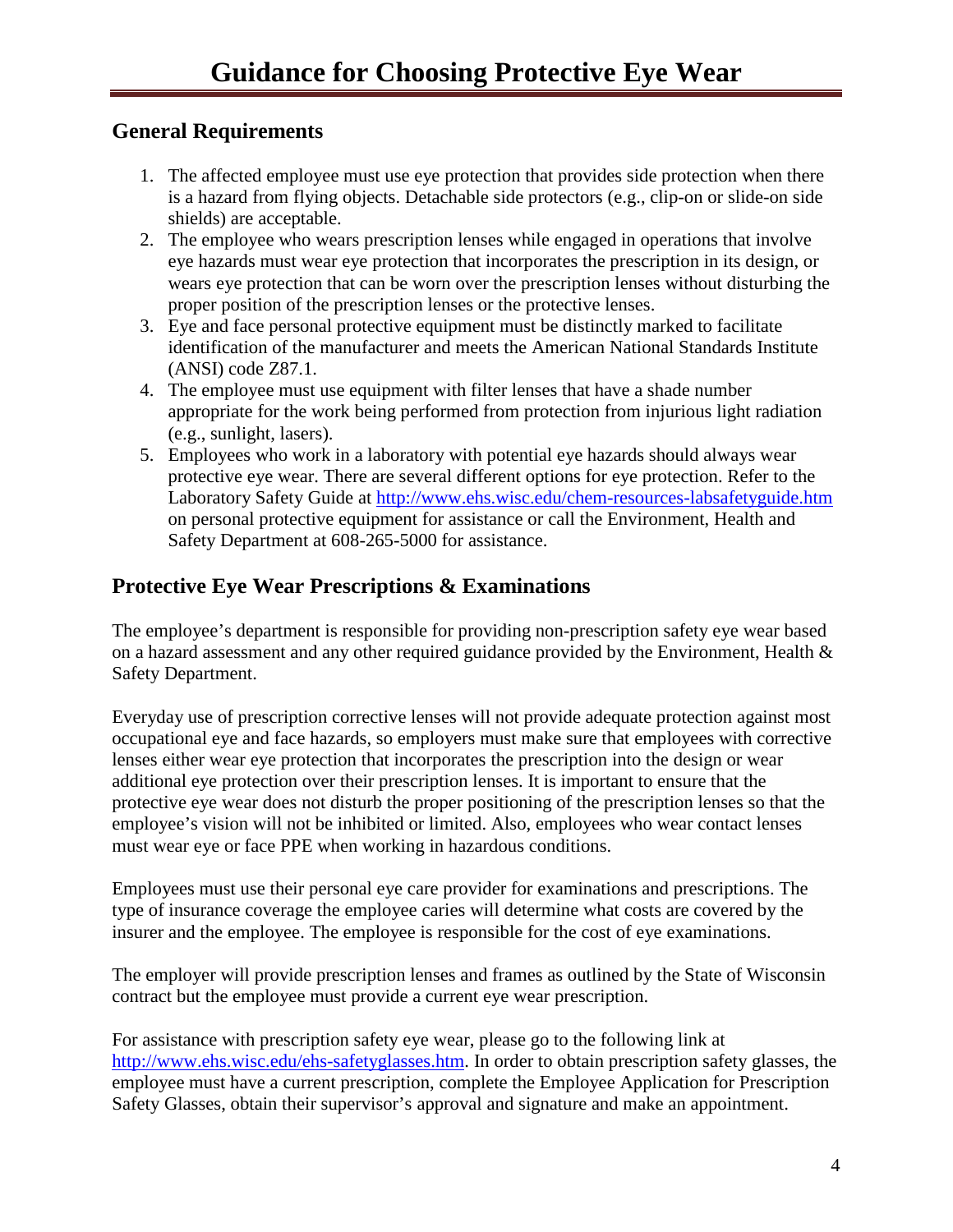# <span id="page-4-0"></span>**Other Types of Safety Eye Wear**

### **Faceshields**



Figure 1. Clear face shield with crown protector

**Faceshields** are usually transparent sheets of plastic that extend from the eyebrows to below the chin and across the entire width of the employee's head. Some are polarized for glare protection. Faceshields protect against nuisance dusts and potential splashes or sprays of hazardous liquids but will not provide adequate protection against impact hazards. Faceshields are supplementary protective devices worn to shield the wearer's face from certain hazards. Face shields used in combination with goggles or safety spectacles will provide additional protection against impact hazards. Faceshields are secondary protectors only so in order to provide the best protection against impact hazards, face shields must be worn with safety glasses or goggles, as stated in the ANSI code.

#### **Goggles**



Figure 2. Indirectly vented goggles

**Goggles** are tight-fitting eye protection that completely cover the eyes, eye sockets and the facial area immediately surrounding the eyes and provide protection from impact, dust and splashes and vapors. Some goggles will fit over corrective lenses. Goggles offer the most complete impact protection because they form a seal around the eye area keeping dangerous objects out.

When buying goggles, you'll have to choose from the two main types: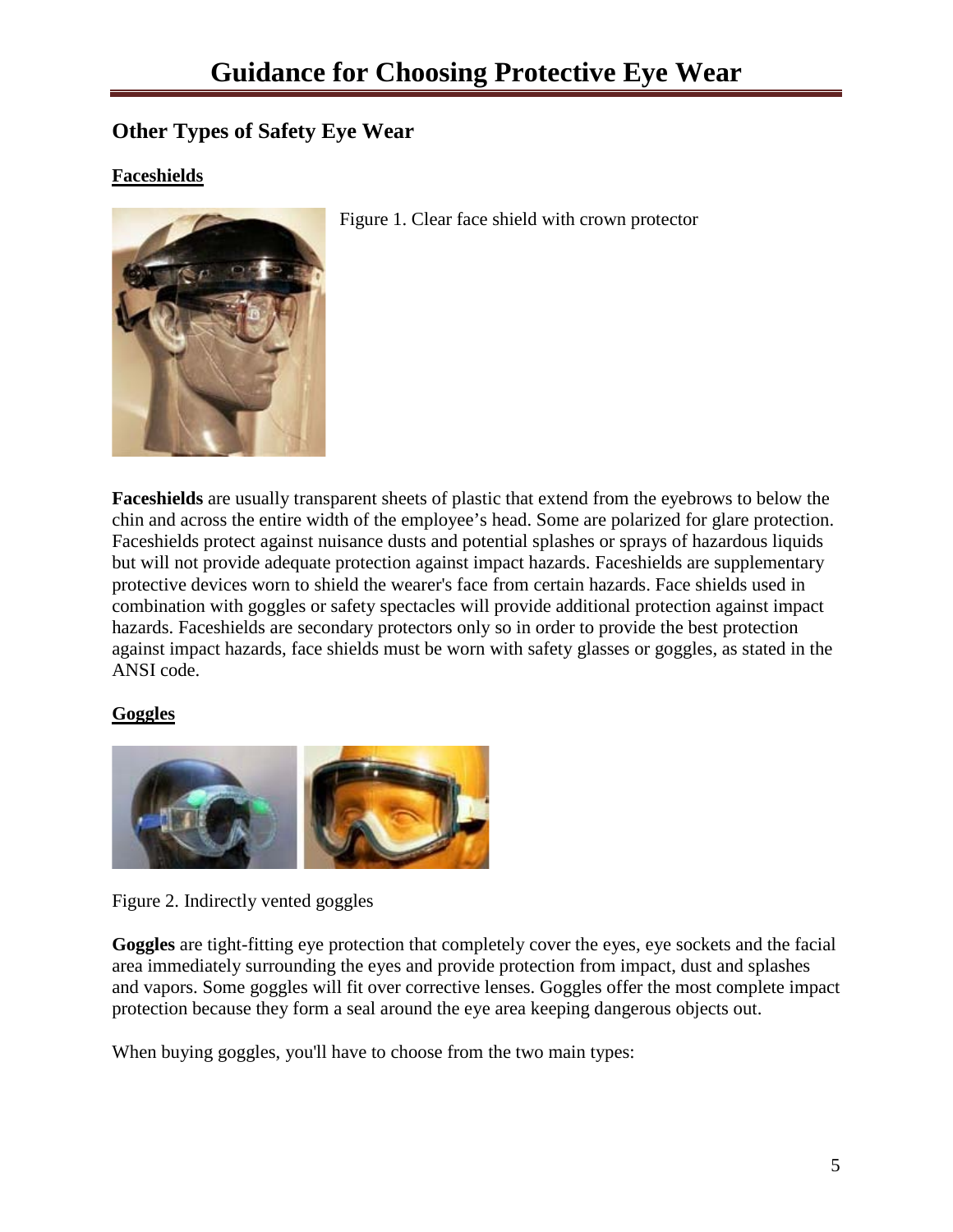1. **Vented** goggles with direct vents offer protection from impact only. They fit snugly around the eye area to prevent flying objects from striking your eyes. Direct vented goggles offer more comfort because they allow air to flow in and out to reduce the chance of fogging.

Indirect vents are "capped" to allow air to move freely in and out without allowing splash or particles in. They offer the same impact protection as the direct vented goggles. Because there isn't as much space for the air to move in and out, lens fogging may be a slight problem and you may want to consider an anti-fog lens coating to alleviate any potential problems.

**2. Non-Vented** goggles are lenses and frames with no holes for air to seep through. They offer a higher level of protection against vapors and fumes and can be used to keep harmful vapors out of sensitive eyes. These goggles must have an anti-fog coating to keep them from steaming up while you work.

#### **Laser Safety Eye Wear**



Figure 3. Laser safety glasses

**Laser safety goggles and spectacles** are a special type of eye protection for eyes against intense concentrations of light produced by lasers. The type of laser safety goggles an employer chooses will depend upon the equipment and operating conditions in the workplace. Safety eye wear for laser use must be of the required optical density for the wavelength(s) of the laser. Laser protective eye wear must be approved by ANSI and clearly labeled with optical densities and wavelengths for which protection is afforded. For appropriate laser safety eye wear, consult with the Laser Safety Officer (LSO) and refer to Radiation Safety website at <http://www.ehs.wisc.edu/radsafety.htm> for additional information on laser safety.

#### **Welding Helmet**



Figure 4. Welding helmet

**Welding shields or helmets** are constructed of vulcanized fiber or fiberglass and fitted with a filtered lens. Welding shields protect eyes from burns caused by infrared or intense radiant light; they also protect both the eyes and face from flying sparks, metal spatter and slag chips produced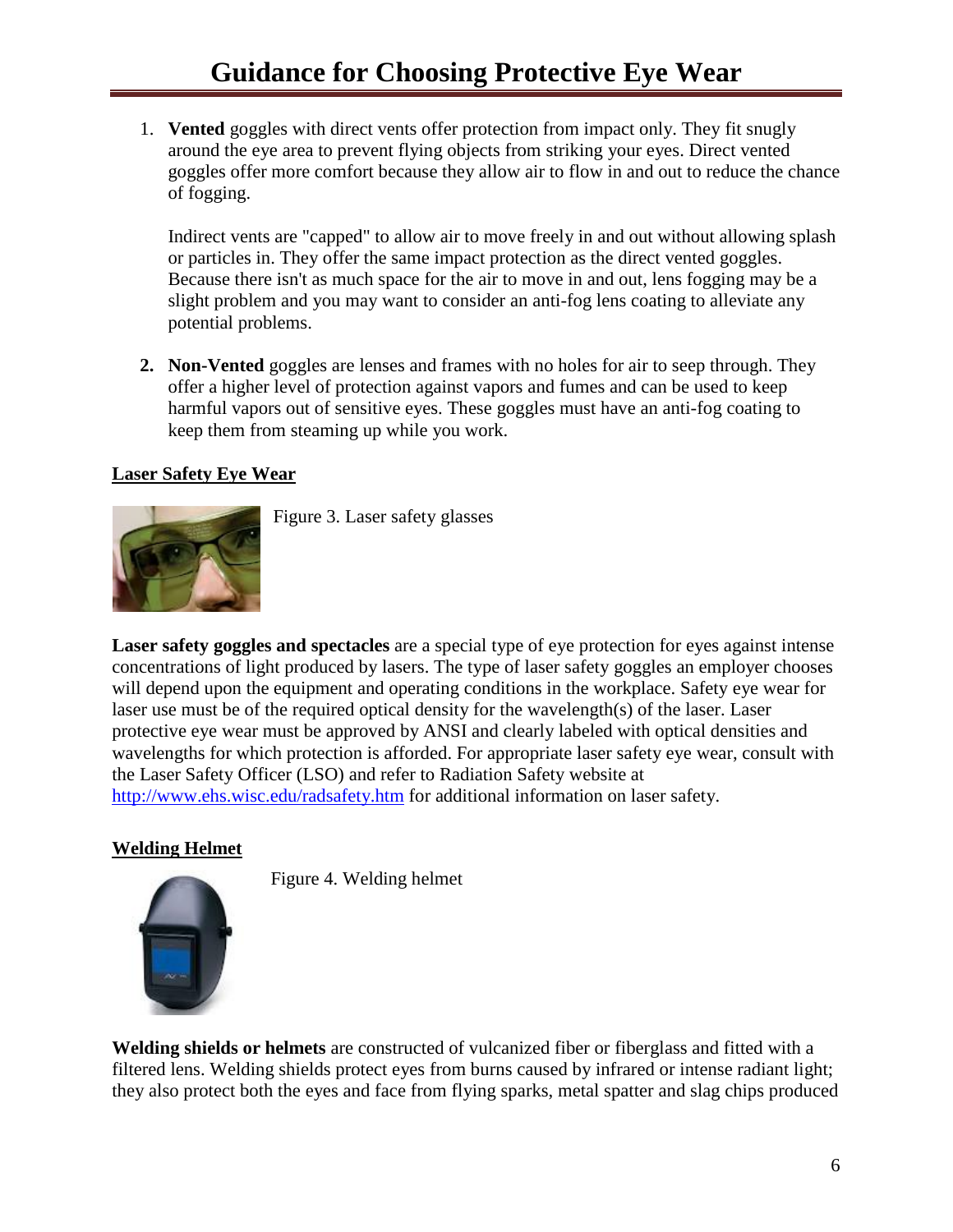during welding, brazing, soldering and cutting operations. OSHA requires filter lenses to have a shade number appropriate to protect against the specific hazards of the work being performed in order to protect against harmful light radiation. The lenses for protection from cutting or welding light must be marked with the shade number -1.5 through 14 (the darkest).

#### **Other Specialized Eye Wear**



Figure 5. Sunglasses

For example, **sunglasses** are a specialized type of safety eye wear designed to protect the eyes from UV light sources. However, in order for any type of eye wear to be considered safety eye wear the glasses must meet the ANSI Z87.1 certification and meet the criteria for their specialized use.

# <span id="page-6-0"></span>**Safety Eye Wear Material Considerations**

Polycarbonate materials are the recommended lens material because they provide the best impact resistance to flying objects. This lightweight plastic absorbs 99% of UV light, can be purchased in welding shades and is highly impact-resistant. Glass lenses are also available. Glass offers a higher resistance to chemicals and solvents used for cleaning, so it may be a better choice in situations where repetitive cleaning is required, such as paint spray booths. HOWEVER, even though glass lenses can be made to pass ANSI requirements, they offer much less impact resistance than polycarbonate lenses.

Protective eye wear is available in several sizes and may be either single or double lens. Fit of the eye wear is very important. The closer the eye wear fits to the person's face, the less chance of an object getting in around the edge of the eye wear and striking the eye. A good fit is also important because if the eye wear is uncomfortable, workers will be less likely to wear it.

Safety eye wear is available in a wide variety of styles and colors to fit almost anyone's taste. Allowing workers to choose eye wear they like will increase their acceptance and wear time. And if your workers wear their eye protection regularly, they'll be less likely to suffer an eye injury.

# <span id="page-6-1"></span>**First Aid for Eye Injuries**

Specks in the Eye

- Do not rub the eye.
- Flush the eye with large amounts of water.
- See a doctor if the speck does not wash out or if pain or redness continues.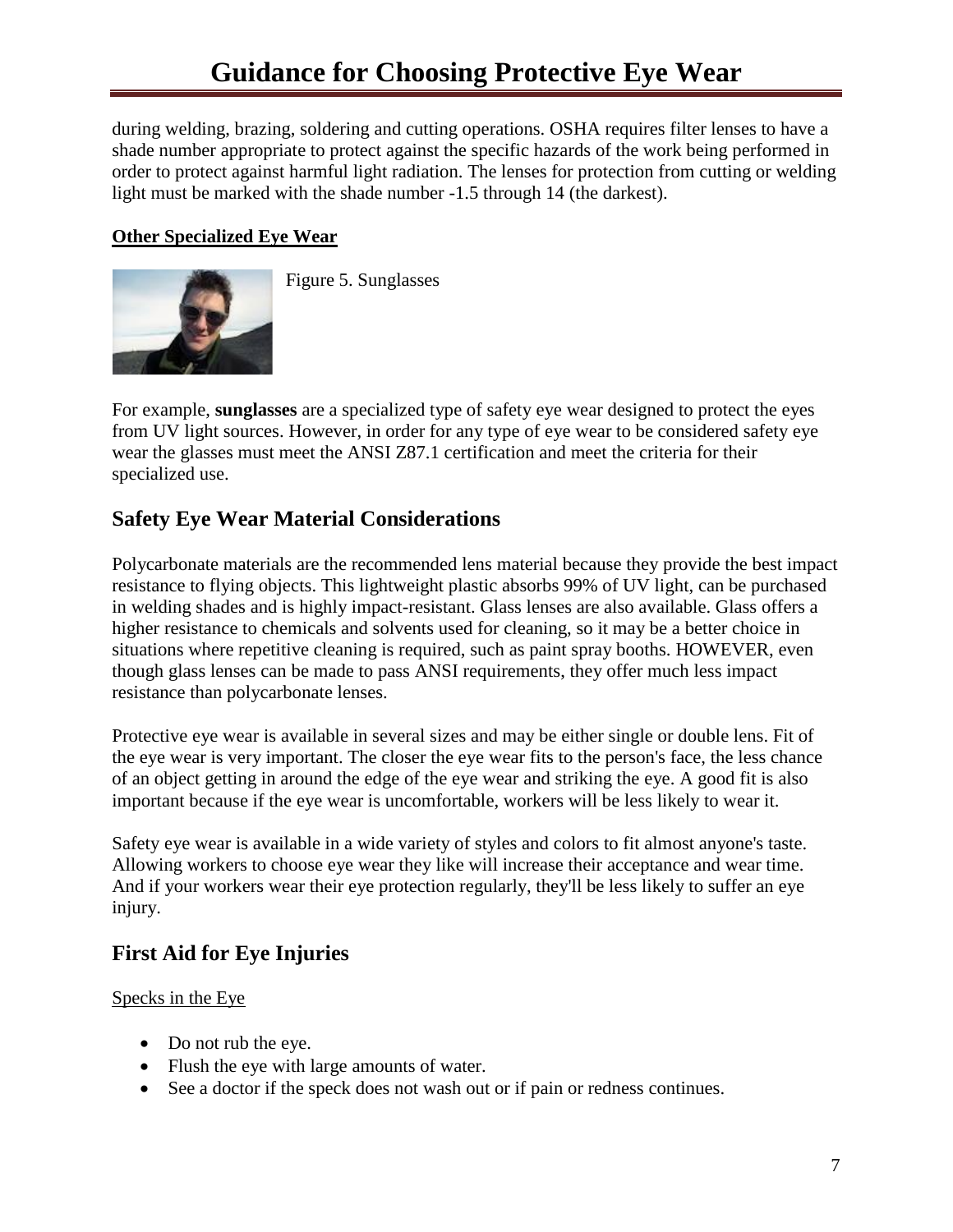#### Cuts, Punctures, and Foreign Objects in the Eye

- Do not wash out the eye.
- Do not try to remove a foreign object stuck in the eye.
- Seek immediate medical attention.

#### Chemical Burns

- Immediately flush the eye with water or any drinkable liquid. Open the eye as wide as possible. Continue flushing for at least 15 minutes. For caustic or basic solutions, continue flushing while on the way to medical care.
- If a contact lens is in the eye, begin flushing over the lens immediately. Flushing may dislodge the lens.
- Seek immediate medical attention.

#### Blows to the Eye

- Apply a cold compress without pressure, or tape crushed ice in a plastic bag to the forehead and allow it to rest gently on the injured eye.
- Seek immediate medical attention if pain continues, if vision is reduced, or if blood or discoloration appears in the eye.

### <span id="page-7-0"></span>**Sources for More Information**

- OSHA Regulation 29 CFR 1910.132, General Requirements.
- OSHA Regulation 29 CFR 1910.133, Eye and Face Protection.
- **American National Standard Institute (ANSI)**  11 W. 42nd St.
	- New York, NY 10036 (212) 642-4900

### <span id="page-7-1"></span>**Examples of Vendors that supply eye safety protection supplies:**

- 3M [http://solutions.3m.com/en\\_US/index.html](http://solutions.3m.com/en_US/index.html)
- Conney Safety <http://www.conney.com/>
- Fisher Scientific [http://www.fishersci.com](http://www.fishersci.com/)
- Grainger [http://www.grainger.com](http://www.grainger.com/)
- VWR <https://us.vwr.com/>